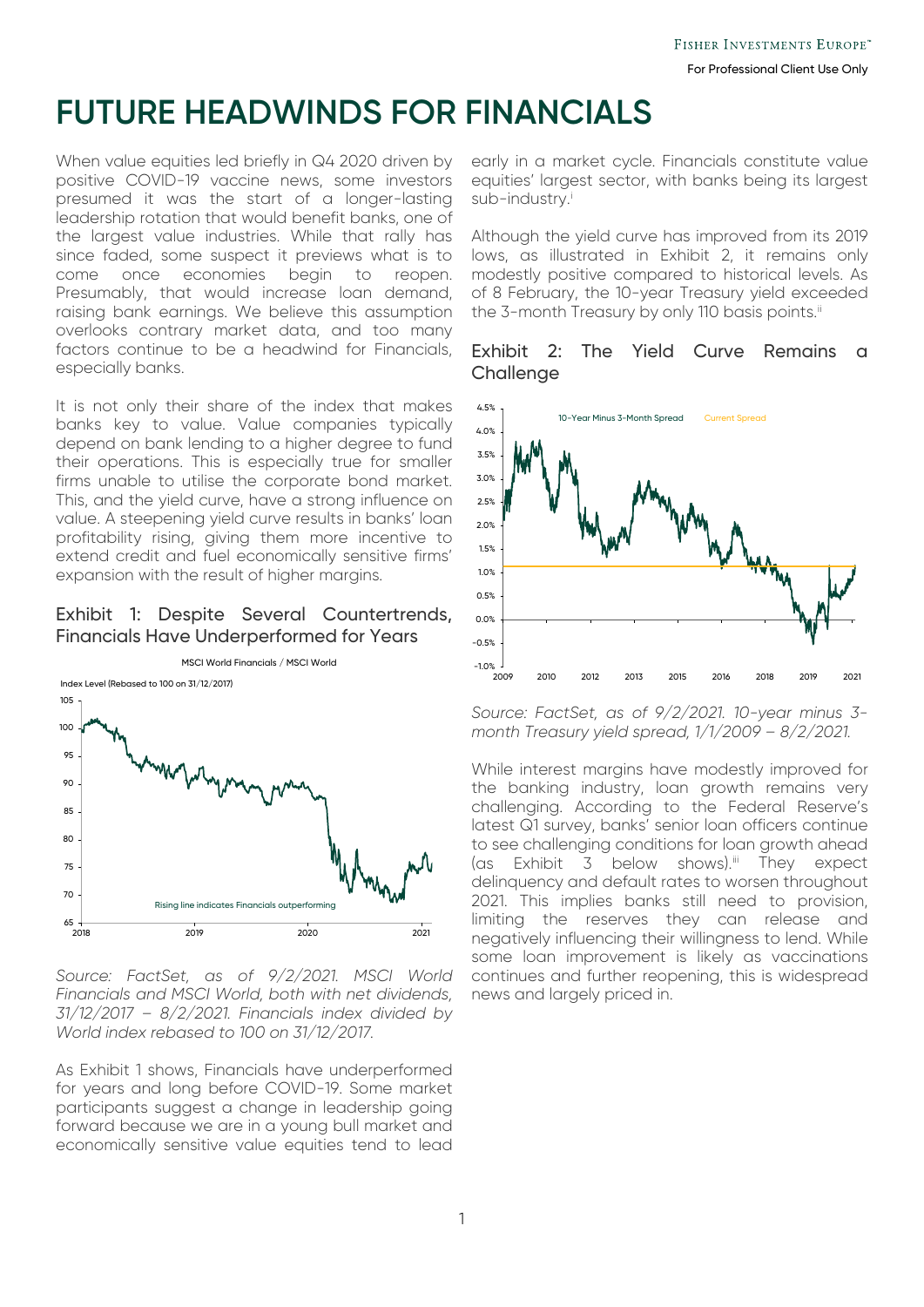#### Exhibit 3: Lending Conditions are Strained



Aggregate US Loan Weighted SLOOS Survey (2QMA)

<span id="page-1-0"></span>*Source: FactSet, Federal Reserve. US Senior Loan Officer Survey (SLOOS), as of 31/12/2020. A survey reading above 0% implies access to credit/demand for credit will get better in the coming quarters, a reading below 0% implies access to credit will tighten in the coming quarters, or demand is expected to decelerate. Total loans based on monthly data to 31/12/2020. SLOOS data in bottom chart based on average of demand and access to credit, shown with a 9-month lead as of 31/12/2020.*

With 59 out of 65 S&P 500 Financials companies reporting as of 9 February, Q4 earnings have increased 17.2% y/y versus expectations for a -9.4% decline at 2020's end.[iv](#page-1-3) Outside of the United States, global developed world Financials tell a similar tale, with Q4 earnings up 17.1% y/y against initial expectations for a -27.2% drop, albeit with only about a quarter of reports in.<sup>[v](#page-1-4)</sup> Some analysts also discuss US banks' potential to buy back shares with the Federal Reserve's approval after they passed December's stress tests. Some believe the extra demand and reduced share count will further boost equity prices. While these can be seen as positives, we don't believe they have a long-term future to continue driving equity prices higher.

<span id="page-1-6"></span><span id="page-1-5"></span><span id="page-1-4"></span><span id="page-1-3"></span><span id="page-1-2"></span><span id="page-1-1"></span>Without greater fundamental improvement in the lending environment, banks' primary driver, we don't expect sustained outperformance. Banks' positive earnings surprise stemmed largely from trading acti[vi](#page-1-5)ty and the release of loan loss reservesvi rather than higher loan growth or meaningful larger net interest margins.<sup>[vii](#page-1-6)</sup> The financial sector, and especially the capital markets industry, benefited from last quarter's record equity trading. Meanwhile,

loan delinquencies and defaults for banks haven't been as dire as forecasted.

Lastly, while we technically started a new bull market on 24 March, 2020, fundamentals such as economic growth (post COVID-19 recovery), low inflation environment, low loan growth, narrow yield curve and high investor sentiment all suggest a late stage market environment. This is not ideal for Financials and the sector will likely face additional challenges in the year ahead.

<sup>i</sup> *Source: FactSet, as of 9/2/2021. Statement based on MSCI World Value Index sector weights, 8/2/2021.* ii *Source: Federal Reserve Bank of St. Louis, as of 9/2/2021. 10-year minus 3-month Treasury yield spread, 4/8/2020 – 9/2/2021.*

"Senior Loan Officer Opinion Survey on Bank *Lending Practices," Staff, Federal Reserve, 1/2/2021.* iv *Source: FactSet, as of 9/2/2021.*

<sup>v</sup> *Ibid. MSCI World Index ex. USA Financials Q4 earnings, 9/2/2021.*

vi *"Wall Street Traders Propelled Bumper Quarter for Biggest Banks," Shahien Nasiripour, Bloomberg, 20/1/2021.*

vii *"How Wall Street Reflects the Economy Biden Inherits," Andrew Ross Sorkin, Jason Karaian, Michael J. de la Merced, Lauren Hirsch and Ephrat Livni, The New York Times, 21/1/2021.*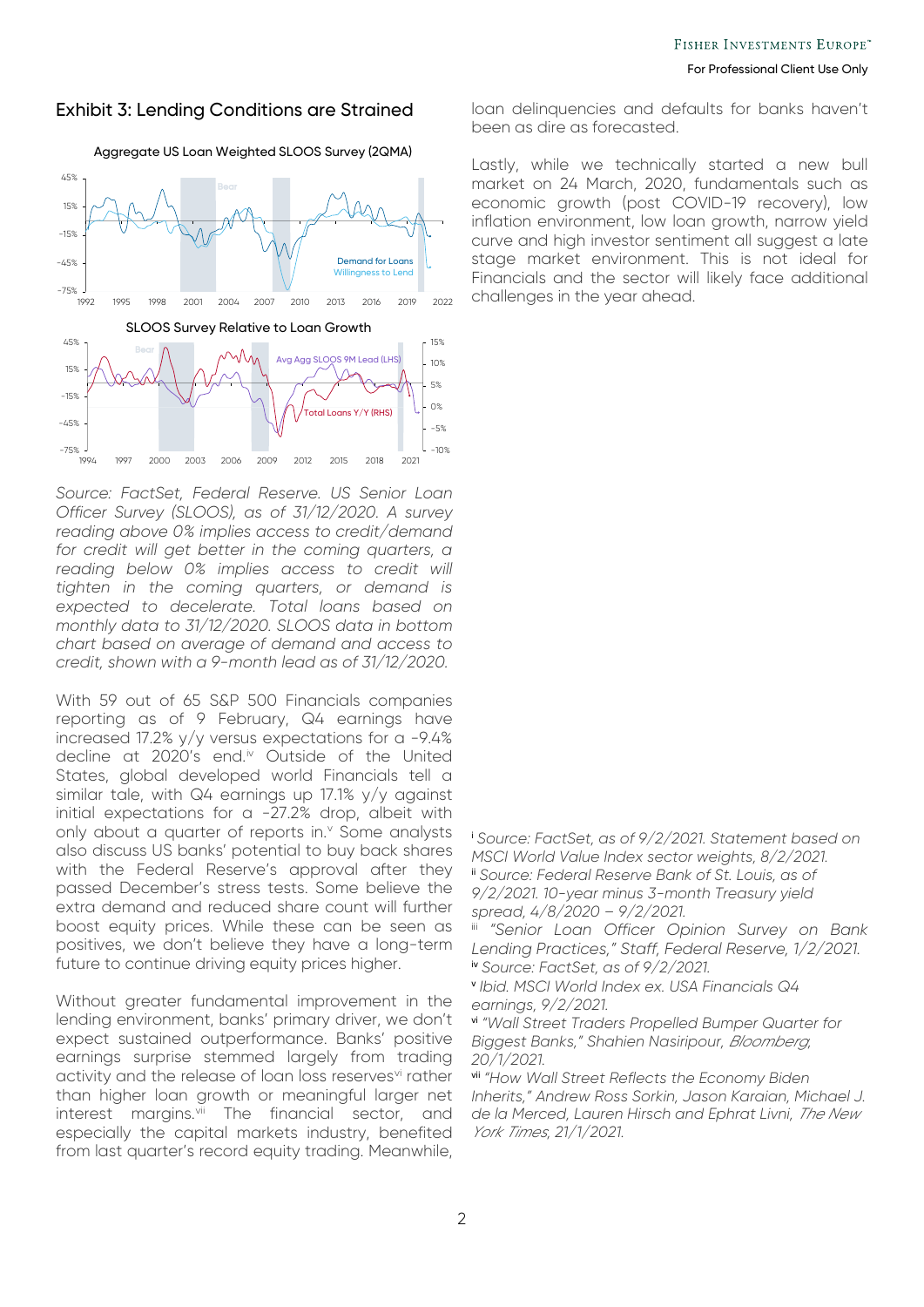## **DISCLOSURES**

*Fisher Investments Europe Limited (FIE) is authorised and regulated by the Financial Conduct Authority. It is registered in England, Company Number 3850593. Fisher Investments (FI) is an investment adviser registered with the United States Securities and Exchange Commission. FIE is wholly-owned by Fisher Asset Management, LLC, trading as Fisher Investments (FI), which is wholly-owned by Fisher Investments, Inc.*

*Fisher Investments (FI) is an investment adviser registered with the Securities and Exchange Commission. As of 31 December 2020, FI managed over \$158 billion, including assets sub-managed for its wholly-owned subsidiaries. FI and its subsidiaries maintain four principal business units – Fisher Investments Institutional Group (FIIG), Fisher Investments Private Client Group (FIPCG), Fisher Investments International (FII), and Fisher Investments 401(k) Solutions Group (401(k) Solutions). These groups serve a global client base of diverse investors including corporations, public and multi-employer pension funds, foundations and endowments, insurance companies, healthcare organisations, governments and high-networth individuals. FI's Investment Policy Committee (IPC) is responsible for investment decisions for all investment strategies.*

*For purposes of defining "years with Fisher Investments," FI was established as a sole proprietorship in 1979, incorporated in 1986, registered with the US SEC in 1987, replacing the prior registration of the sole proprietorship, and succeeded its investment adviser registration to a limited liability company in 2005. "Years with Fisher Investments" is calculated using the date on which FI was established as a sole proprietorship through 31 December 2020.*

*FI is wholly owned by Fisher Investments, Inc. Since Inception, Fisher Investments, Inc. has been 100% Fisherfamily and employee owned, currently Fisher Investments Inc. beneficially owns 100% of Fisher investments (FI), as listed in Schedule A to FI's form ADV Part 1. Ken and Sherrilyn Fisher, as co-trustees of their family trust,* 

*beneficially own more than 75% of Fisher Investments, Inc., as noted in Schedule B to FI's Form ADV Part 1.*

*FIE outsources portfolio management to FI. FI's Investment Policy Committee is responsible for all strategic investment decisions. FIE's Investment Oversight Committee (IOC) is responsible for overseeing FI's management of portfolios that have been outsourced to FI. Matters arising pursuant to FI's portfolio management policies are elevated to the IOC.*

*This document has been approved and is being communicated by Fisher Investments Europe Limited.*

*The foregoing information constitutes the general views of Fisher Investments and should not be regarded as personalised investment advice or a reflection of the performance of Fisher Investments or its clients. Investing in financial markets involves the risk of loss and there is no guarantee that all or any capital invested will be repaid.*  Past performance is never a guarantee nor reliable *indicator of future results. Other methods may produce different results, and the results for individual portfolios or different periods may vary depending on market conditions and the composition of a portfolio or index. The value of investments and the income from them will fluctuate with world financial markets and international currency exchange rates. If you have asked us to comment on a particular security then the information should not be considered a recommendation to purchase or sell the security for you or anyone else. We provide our general comments to you based on information we believe to be reliable. There can be no assurances that we will continue to hold this view; and we may change our views at any time based on new information, analysis or reconsideration. Some of the information we have produced for you may have been obtained from a third party source that is not affiliated with Fisher Investments. Fisher Investments requests that this information be used for your confidential and personal use.*

*This document may be considered advertising within the meaning of article 68(1) of the Swiss Financial Services Act dated June 15, 2018 (status as of January 1, 2020).*